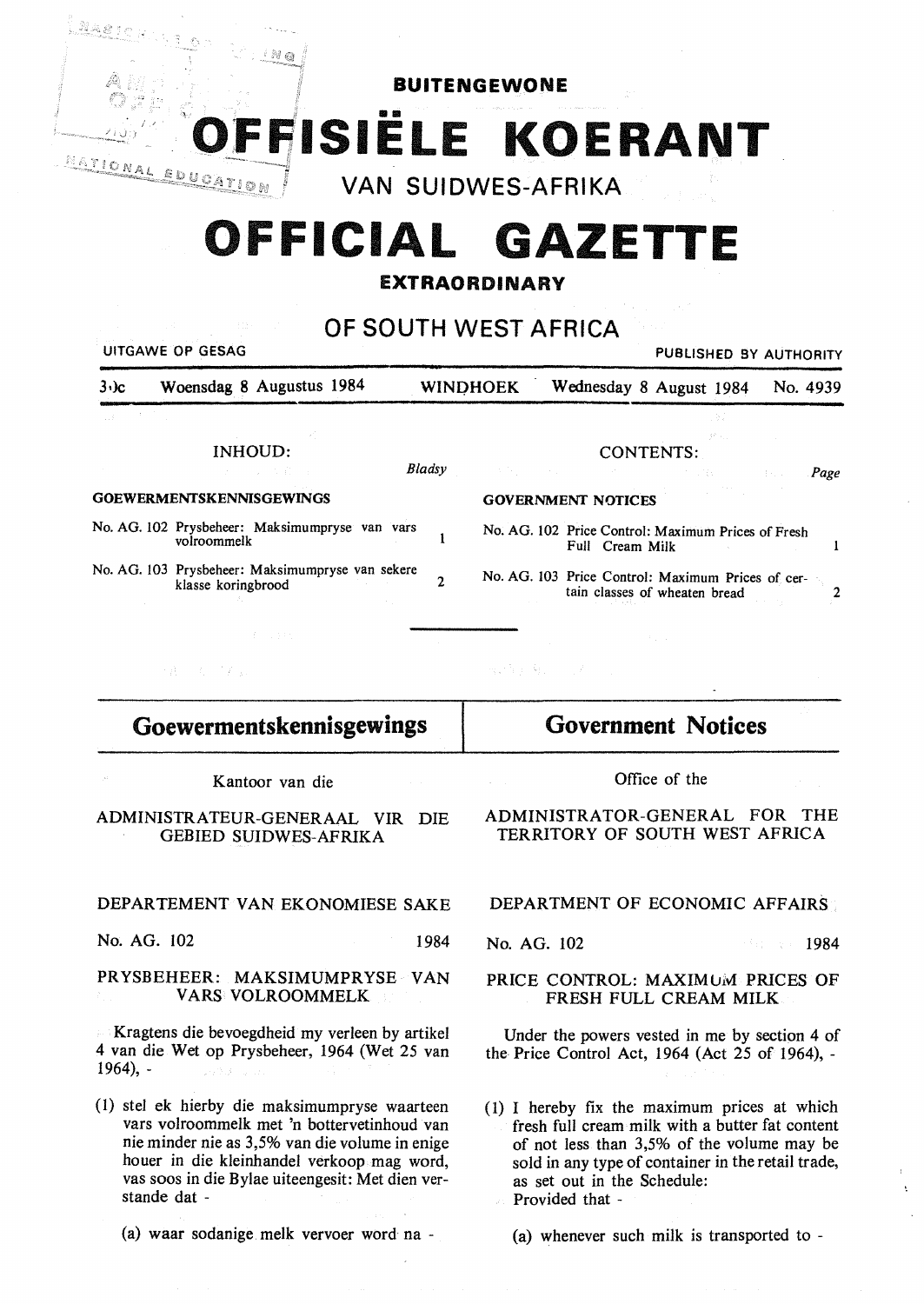- (i) 'n kleinhandelaar buite die sentrum waarin of waarby die groothandelaar van wie hy sodanige melk aankoop, sy bedryf beoefen; of
- (ii) 'n kleinhandelaar in 'n sentrum waarin of waarby daar nie 'n groothandelaar in sodanige melk is nie,

bedoelde kleinhandelaar die vervoerkoste wat hy werklik betaal het, bereken tot die naaste sent, by bedoelde maksimumpryse kan voeg;

- (b) waar genoemde vervoerkoste 'n breuk van 'n sent insluit, bedoelde breuk tot 'n volle sent verhoog mag word; en
- (c) bedoelde maksimumpryse nie verkoopbelasting insluit nie, en
- (2) herroep ek hierby Goewermentskennisgewing AG. 94 van 1984.

P.R. KRUGER Pryskontroleur

Ą

Windhoek, 3 Augustus 1984

BYLAE

| <b>INHOUD</b> |              | <b>MAKSIMUMPRYSE</b>                                                                   |     |  |
|---------------|--------------|----------------------------------------------------------------------------------------|-----|--|
| 1 liter       | $\mathbf{a}$ |                                                                                        | 79c |  |
| 500 ml        |              | we do not a company of the com-<br>and the second company of the second company of the | 43c |  |
| $250$ ml      |              |                                                                                        | 26c |  |

- (i) any retailer outside the centre in or at which the wholesaler from whom he buys such milk, carries on his trade; or
- (ii) any retailer in any centre in or at which there is no wholesaler of such milk,

the said retailer may add to the said maximum prices the transport costs actually paid by him, calculated to the nearest cent;

- (b) whenever the said transport costs include a fraction of a cent, the said fraction may be increased to a full cent; and
- (c) the said maximum prices do not include sales tax; and
- (2) I hereby repeal Government Notice AG. 94 of 1984.

#### P.R. KRUGER Price Controller

Windhoek, 3 August 1984

## SCHEDULE

| <b>CONTENT</b> | <b>MAXIMUM PRICES</b> |
|----------------|-----------------------|
| 1 litre        | 79с                   |
| 500 ml         | 43c                   |
| $-250$ ml      | 26с                   |

#### DEPARTEMENT VAN EKONOMIESE SAKE

No. AG. 103 1984

## PR YSBEHEER: MAKSIMUMPR YSE VAN SEKERE KLASSE KORINGBROOD

Kragtens artikel 4 van die Wet op Prysbeheer, 1964 (Wet 25 van 1964), wysig ek hierby Goewermentskennisgewing 237 van 1974, soos gewysig, -

- (a) deur in die Tabet by paragraaf 1 die syfers "36,25" en "3 7" deur, onderskeidelik, die syfers "32" en "35" te vervang;
- (b) deur in die voorbehoudsbepaling by genoemde paragraaf 1 die bedrag "1/2c", oral waar dit voorkom, deur die bedrag "le" te vervang; en

#### **DEPARTMENT OF ECONOMIC AFFAIRS**

No. AG. 103 1984

PRICE CONTROL: MAXIMUM PRICES OF CERTAIN CLASSES OF WHEATEN BREAD

Under section 4 of the Price Control Act, 1964 (Act 25 of 1964), I hereby amend Government Notice 237 of 1974, as amended, -

- (a) by the substitution in the Table to paragraph 1 for the figures " $36,25$ " and " $37$ " of the figures "32" and "35", respectively;
- (b) by the substitution in the proviso to the said paragraph 1 for the amount "1/2c", wherever it occurs, of the amount "le"; and